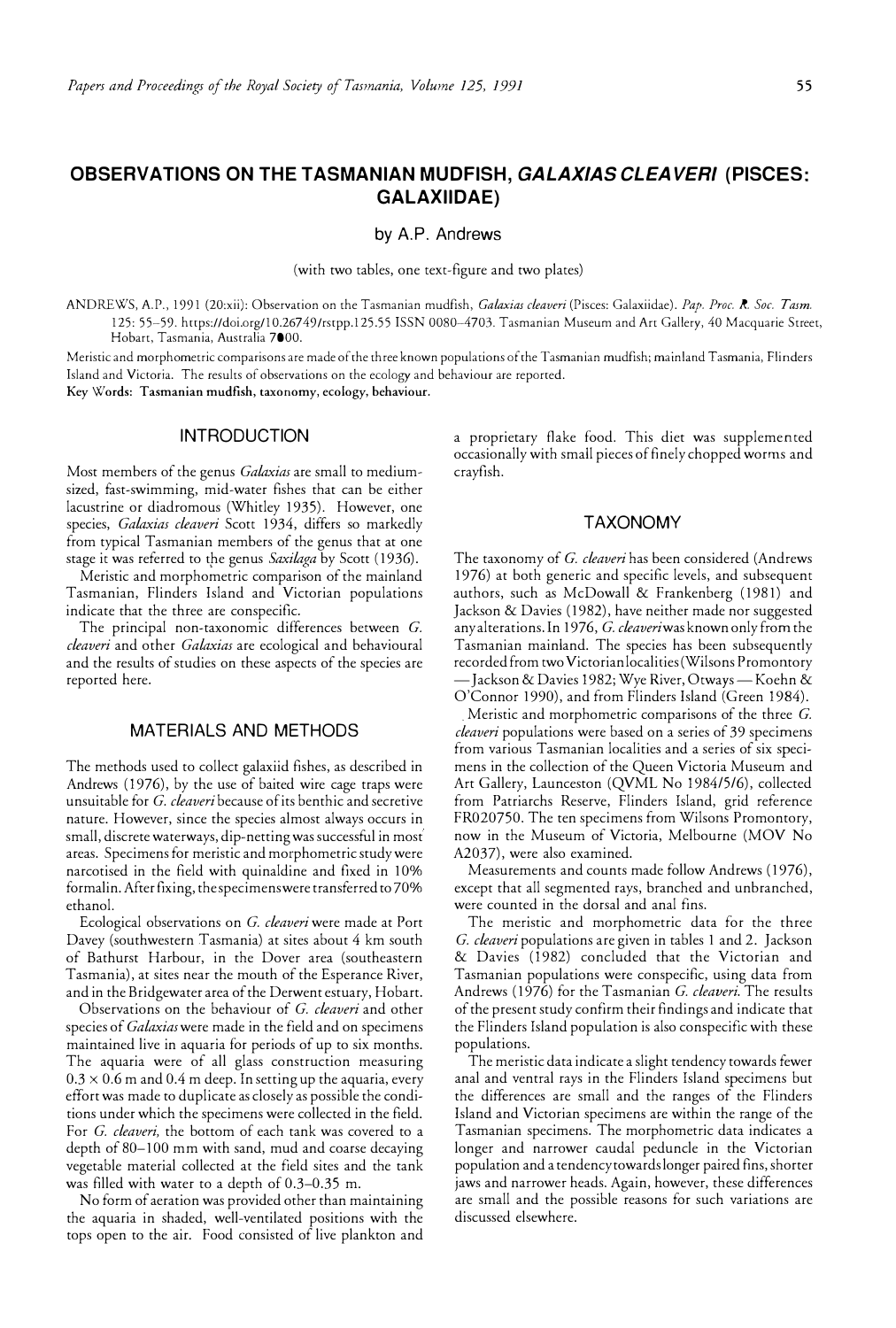|                                | Dotsal rays |  |                 |  |  |                                        | Anal rays |  |  |  |  | Pectoral rays                                                                                                   |  |  |         |  | Ventral rays                                                                                                                                                                                                                                                                                 |    |  |  |      |
|--------------------------------|-------------|--|-----------------|--|--|----------------------------------------|-----------|--|--|--|--|-----------------------------------------------------------------------------------------------------------------|--|--|---------|--|----------------------------------------------------------------------------------------------------------------------------------------------------------------------------------------------------------------------------------------------------------------------------------------------|----|--|--|------|
|                                |             |  |                 |  |  |                                        |           |  |  |  |  | The contract of the property of the contract of the property of the contract of the contract of the contract of |  |  |         |  | the community of the community of the community of the community of the community of the community of the community of the community of the community of the community of the community of the community of the community of t<br>9 10 11 12 13 SD 11 12 13 14 15 SD 12 13 14 15 SD 5 6 7 SD |    |  |  |      |
| Tasmania                       |             |  |                 |  |  |                                        |           |  |  |  |  |                                                                                                                 |  |  |         |  | 2 3 13 16 5 0.97 6 6 13 12 2 1.13 2 24 12 1 0.36 2 11 26 0.28                                                                                                                                                                                                                                |    |  |  |      |
| Flinders Is<br><i>Victoria</i> |             |  | $1 \t2 \t5 \t2$ |  |  | $1 \t2 \t2 \t1 \t1.25 \t5 \t1$<br>0.44 | 26.2      |  |  |  |  | $0.37 \t 2 \t 4$<br>0.45                                                                                        |  |  | $8 \t2$ |  | $0.30 -$                                                                                                                                                                                                                                                                                     | 15 |  |  | 0.12 |

TABLE 1 Meristic variation in G. cleaveri

TABLE<sub>2</sub> Morphometric variation in G. cleaveri\*

| Parameters <sup>†</sup> |      |      | Tasmania |      |      |      | Flinders Island |       | Victoria |      |      |      |  |
|-------------------------|------|------|----------|------|------|------|-----------------|-------|----------|------|------|------|--|
|                         | Min. | Mean | Max      | S D  | Min  | Mean | Max             | S D-  | Min.     | Mean | Max  | S D  |  |
| Head/LS                 | 19.0 | 20.4 | 22.8     | 1.05 | 18.5 | 19.2 | 21.0            | 0.70  | 20.3     | 21.2 | 22.0 | 0.59 |  |
| S-DO/LS                 | 72.4 | 74.6 | 78.7     | 1.80 | 68.3 | 73.5 | 77.5            | 3.20  | 69.0     | 71.3 | 74.8 | 1.64 |  |
| S-VO.LS                 | 50.6 | 53.3 | 57.8     | 2.29 | 50.2 | 52.5 | 56.5            | 2.00  | 49.3     | 51.9 | 54.6 | 1.51 |  |
| PL/PB-VO                | 31.5 | 35.6 | 42.0     | 3.25 | 31.0 | 35.4 | 37.6            | 2.20. | 34.3     | 39.1 | 43.4 | 2.77 |  |
| VL/VB-AO                | 34.0 | 39.1 | 46.4     | 3.85 | 32.4 | 38.1 | 46.3            | 4.60  | 38.7     | 42.2 | 45.4 | 2.08 |  |
| DCP/LCP                 | 62.5 | 71.3 | 81.0     | 7.33 | 58.3 | 77.0 | 91.6            | 11.40 | 42.0     | 50.7 | 56.7 | 4.32 |  |
| LCP/LS                  | 10.8 | 11.9 | 13.4     | 0.85 | 9.9  | 11.2 | 12.3            | 0.80  | 15.7     | 17.1 | 18.3 | 0.89 |  |
| ED/HL                   | 8.0  | 11.3 | 14.0     | 1.75 | 11.4 | 12.1 | 12.4            | 0.80  | 10.9     | 13.2 | 15.0 | 1.21 |  |
| UJL/HL                  | 22.6 | 27.5 | 31.4     | 2.62 | 25.6 | 29.7 | 31.7            | 2.30  | 23.2     | 24.8 | 27.1 | 1.25 |  |
| LJL/HL                  | 23.1 | 28.3 | 32.0     | 2.74 | 28.1 | 32.6 | 36.5            | 3.10  | 21.9     | 25.0 | 28.4 | 1.95 |  |
| GW/HL                   | 28.1 | 35.9 | 42.8     | 3.70 | 35.5 | 39.2 | 44.5            | 2.90  | 27.7     | 32.0 | 39.3 | 4.02 |  |
| IW/HL                   | 33.9 | 36.7 | 39.1     | 1.70 | 35.5 | 38.1 | 41.3            | 2.10  | 35.8     | 40.2 | 45.1 | 2.97 |  |
| HW/HL                   | 48.1 | 61.4 | 68.4     | 6.20 | 59.5 | 66.0 | 74.8            | 4.90  | 52.2     | 58.1 | 65.8 | 5.21 |  |

\*Numerator written as a percentage of the denominator

 $^{\dagger}$  Abbreviations used are as follows: LS standard length (snout tip to hypural joint), HL head length (snout tip to posterior edge of opercular flap), S-DO snout tip to dorsal fin origin, S-VO snout tip to ventral fin origin, PL pectoral fin length, PB-VO pectoral fin base to ventral fin origin, VL ventral fin length, VB-AO ventral fin base to anal fin origin, DCP minimum depth of caudal peduncle, LCP dorsal length of caudal peduncle, ED eye diameter, UJL upper jaw length, LJL lower jaw length, GW gape width, IW interorbital width, HW head width.

## **DISTRIBUTION AND ECOLOGY**

The presently known distribution of G. cleaveri is illustrated in figure 1, which includes data from Andrews (1976), McDowall & Frankenberg (1981), Jackson & Davies (1982) and Koehn & O'Connor (1990), together with the results of the present study.

In comparison with the distributions of some of the diadromous species such as Galaxias maculatus and G. truttaceus, as recorded by McDowall & Frankenberg (1981), G. cleaveri is fairly restricted. However, it is far less restricted than some of the lacustrine species, such as G. johnstoni, which are often confined to a single body of water (Andrews 1985).

The preferred habitat of G. cleaveri is in low-lying coastal areas, virtually at sea level. The species appears unable to invade inland and upland waterways, and during the present study only two collection sites were recorded at any marked distance from the coast (fig. 1). These two sites, in the Derwent and Tamar estuaries, consisted of small stagnant anabranches of streams flowing into the rivers at points well within the tidal limits.

At no time during the present study were adult G. cleaveri

either observed or collected in free-running water; the usual sites were small pools up to 2 m in diameter and 0.5 m deep.

Most of the observations on G. cleaveri in the field were made at Port Davey, southwestern Tasmania. The study area consisted of a flat alluvial flood plain, about 4 km south of Bathurst Harbour, grid reference DM320920 (pl. 1). The plain is sparsely vegetated with low (1 m high) shrubs and buttongrass (Gymnoschoenussp.), and is drained by a number of small streams which flow north into Melaleuca Lagoon. Significant deposits of alluvial tin (cassiterite) occur in the area and these have been mined from the mid 1940s until recent years. The deposits are in the form of lens-shaped pockets of ore located 0.5-3.0 m below the surface.

The ore pockets were located by the mining leaseholder by digging rectangular test holes approximately 1.0 m square by  $0.5-1.0$  m deep (pl. 2). These test holes were invariably filled with ground water which was stained a dark brown with humus and formed an ideal habitat for G. cleaveri.

Specimens were collected from the holes by dip-netting, each hole yielding two, sometimes three or four G. cleaveri, usually within the standard length range 70-80 mm, but juveniles about 25-30 mm were also taken.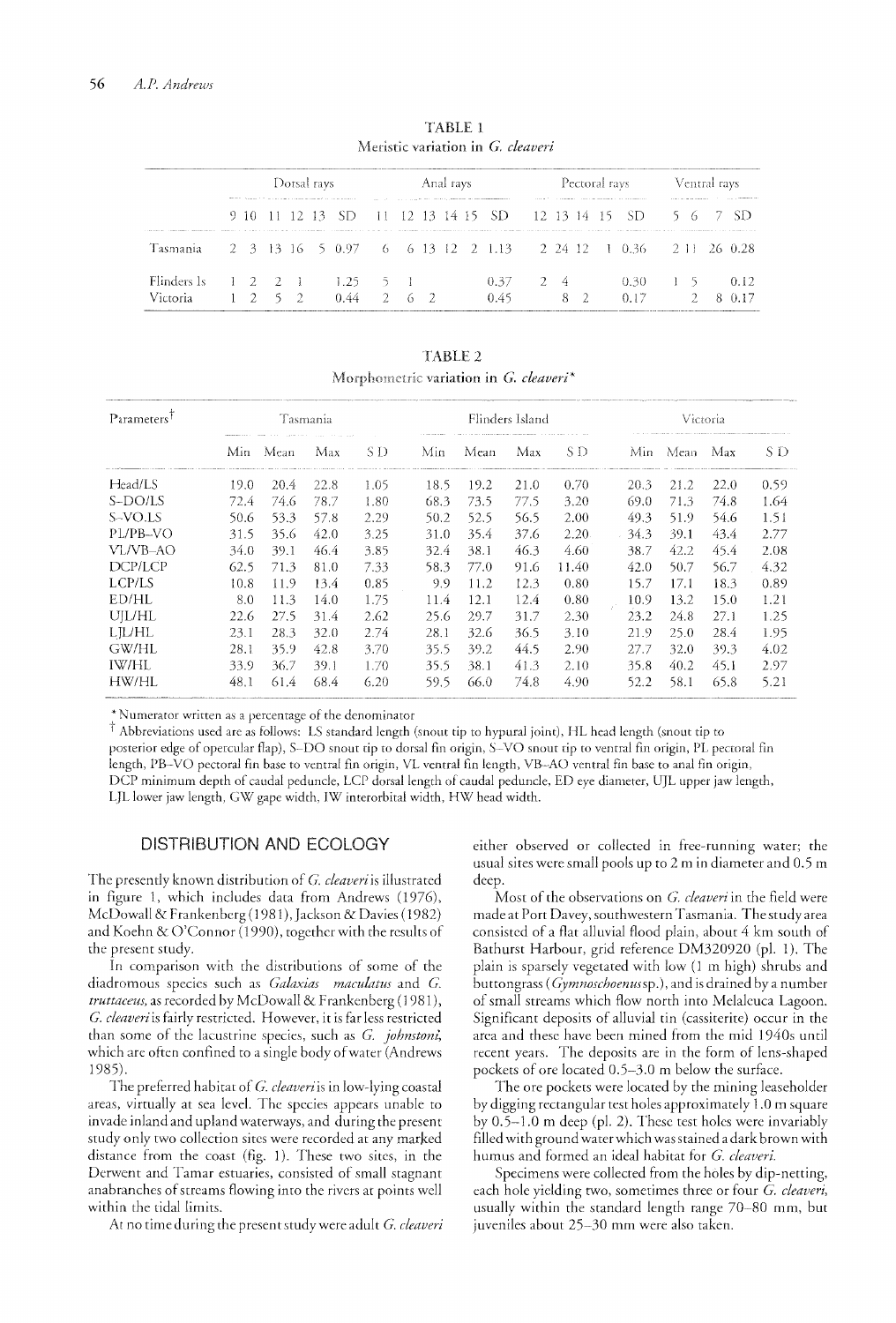

*FIG. 1 -- Distribution of Galaxias cleaveri (inset: Victoria).* 

The small surface streams which crossed the plain in places (pl. 1) were also sampled for G. cleaveri. None were collected but a few post-larval specimens of G. maculatus were occasionally found.

Two of the test holes were emptied by pumping out the water and straining the bottom sediment with a net. This consisted of a dark-brown layer of decaying plant material some 100-150 mm thick, liberally mixed with coarse quartzite sand. The water was acidic with pH values of 5.0–5.5 being recorded. Microscopic examination of the sediment revealed numerous insect remains, but these were too fragmented for species to be determined.

For comparative purposes, fish trapping was carried out in nearby Moth Creek using the methods described in Andrews (1976). Abundant adult G. maculatus and G. truttaceus were recorded but no G. cleaveri, despite trapping over several

In the Dover and Bridgewater areas, G. cleaveri was found in stagnant pools in non-running stream beds and roadside drainage ditches. In these localities, the water was 0.25 m or less in depth and the substrate consisted of black mud and decaying vegetable material. At one of the Dover localities the water was often covered with a metallic film, a phenomenon also recorded by Jackson and Davies (1982), who attributed it to the presence of metallic sulphides formed under anaerobic conditions.

The habitat of G. cleaveri on Flinders Island and southern Victoria is essentially the same as that in Tasmania. The Flinders Island specimens were taken from a drain leading to landlocked iagoons and a marsh in Patriarchs Reserve, some 2 km from the sea. On Wilsons Promontory, where the Victorian specimens were collected, the habitat was described by Jackson and Davies (1982) as a small, swampy



PLATE 1 Typical habitat of Galaxias cleaveri, Port Davey.



PLATE<sub>2</sub> Pond containing Galaxias cleaveri, Port Davey.

tributary of Freshwater Creek on the southeastern side of the promontory. There was no discernable flow, the mean depth was 0.16 m and the substrate was composed of mud.

The feeding and life history of G. *cleaveri* were discussed in Andrews (1976), but it was not known if the life cycle included a marine juvenile stage. Juveniles were collected at Trial Harbour, on the west coast, from a small pond at the outfall of a stream flowing across the beach about  $1.0 \text{ m}$ from the high tide level. The pond contained black peaty sediment and water that was strongly saline to the taste. It was concluded from this that juvenile G. cleaveri were salt tolerant.

McDowall (1980) and McDowall  $&$  Frankenberg (1981) reported that the entire life cycle was spent in fresh water. More recently, however, Fulton (1986) identified juvenile G. cleaveri in runs of whitebait, Lovettia sealii, caught in a number of rivers around the state.

It seems likely, however, that other Tasmanian populations are confined entirely to fresh water. At Port Davey, of the pools containing G. *cleaveri* were completely surrounded by dense grass and undergrowth, with no aquatic connections to other bodies of water. The pond shown in plate 2 is one such example, with the nearest running water some 8.0 m distant. In such cases, both juvenile and adult G. *cleaveri* were collected from the same pond.

A specimen in the Tasmanian Museum, No D1235, was one of several collected from small cavities in a 0.3 m layer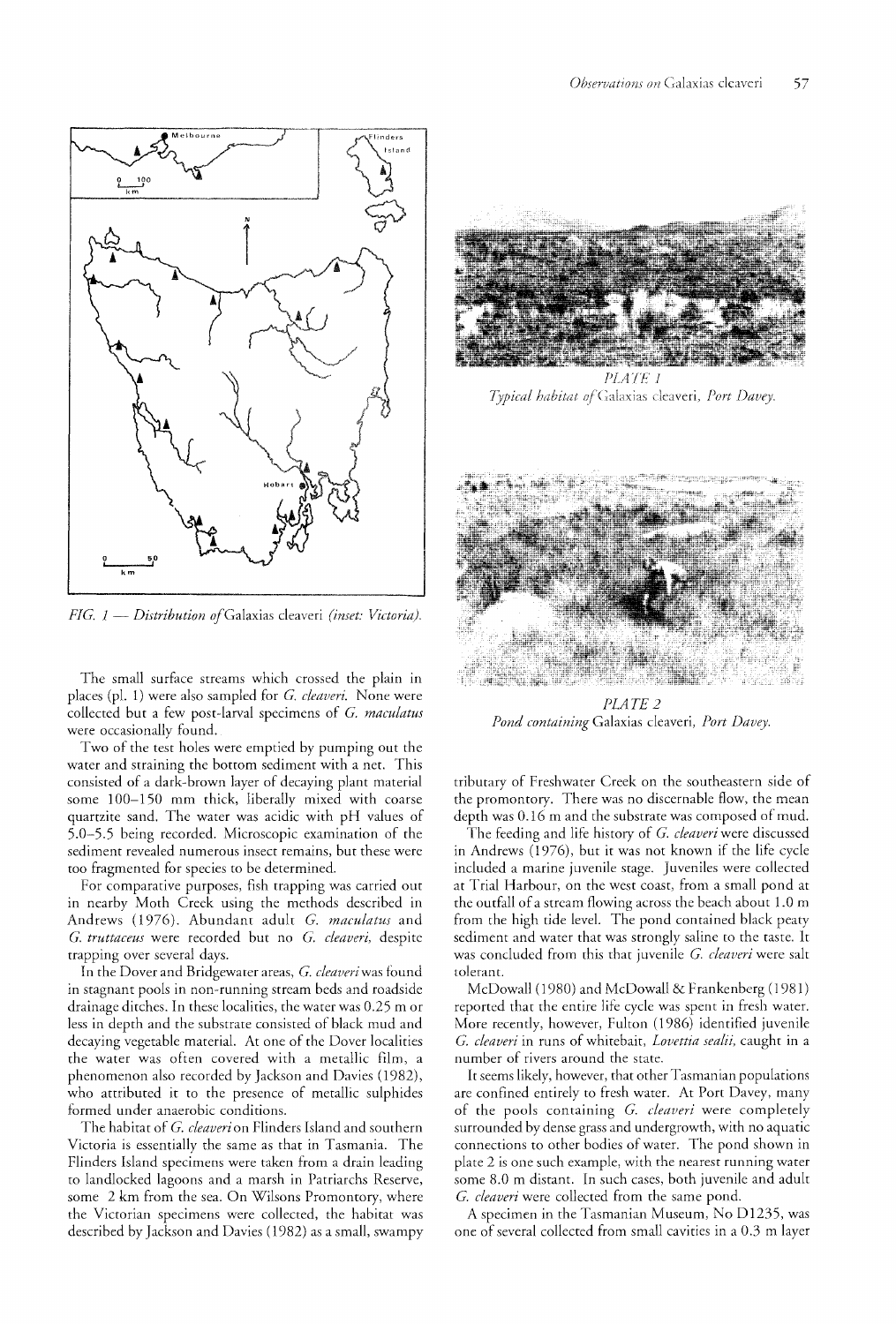of damp mud and sediment being removed from an empty farm dam at Huonville by a bulldozer. On being returned to water, all the fish began swimming normally without showing any signs of stress or dehydration. The dam was located about 0.75 km from the nearest running water.

It seems, therefore, that, in common with several other galaxiid species in Tasmania, notably *Galaxias brevipinnis*, the marine juvenile stage is facultative rather than obligatory in *G. cleaveri.* 

The ability of *G. cleaveri* to survive dry periods by burrowing in damp mud has been noted by a number of authors, most recently by Fulton (1986). Hall (1901) described a fish he identified as *Galaxias* sp. being dug up at Strahan in decayed peat and sand 20 mm below the surface. From Hall's brief description it is likely that the fish was *G. cleaveri*. Scott (1934), in his original description of the species, noted that his specimen had been found in a damp hollow in a rotten log.

Unlike other members of the genus, *G. cleaveri* appears tolerant of quite wide variations in temperature. During the summer of 1978, a field trip to the Dover area yielded adult examples of both *G. cleaveri* and G. *maculatus.* The specimens were placed in a black polythene 50 litre drum, which was left open at the top. However, during the return journey the vehicle in which the fish were transported was inadvertantly left parked in direct sunlight for several hours. Although the rise in the water temperature was estimated at not more than  $3-4$ °C at the most, it proved fatal to the G. *maculatus* but the *G. cleaveri* showed no signs of distress.

Both the Dover and Bridgewater collecting areas are subject to frost and, during severe winter conditions, the ponds from which *G. cleaveri* had been collected would occasionally ice over. By contrast, these ponds, being very shallow, can heat up quickly when exposed to direct summer sunlight. Virtually all those examined in the Dover and Bridgewater areas were devoid of any shade cover, and early afternoon water temperatures as high as  $19^{\circ}$ C were recorded during the study.

#### **BEHAVIOUR**

The only comparable studies of galaxiid fishes in aquaria appear to be those of Davidson (1951) and Eldon (1969). Davidson kept the New Zealand brown mudfish, *Neochanna apoda,* in aquaria with varied success, while Eldon maintained various New Zealand species of *Galaxias* in aquaria, including the brown mudfish. Eldon (1969) also reported on the keeping of the blackmudfish, *Neochanna diversus,* in aquaria, again with varied success.

According to McDowall (1970), *G. cleaveri* and the three New Zealand species of *Neochanna* are counterparts, possibly phylogenetically related, and share similar ecological niches.

Typical members of the genus *Galaxias,* such as *G. maculatus* and *G. truttaceus,* are shoaling mid-water species. When placed in aquaria, they confined most of their activities to the middle and upper third of the water column. They rarely surfaced but often foraged on the bottom, picking up and ejecting mouthfuls of sand. When light food particles were placed on top of the water, however, the fish fed rapidly with quick darting movements, often breaking the surface.

Locomotion is by lateral oscillation of the tail and that part of the body posterior to the ventral fins. Rapid

oscillation, to increase the speed, is usually done in short bursts with breaks in hetween, resulting in a fast darting movement. When at rest, the mid-water position is maintained by a gentle undulating movement of the vertical fins and occasional stabilising movements of the paired fins.

The shoaling behaviour of both *G. maculatus* and *G. truttaceus* became evident when two or more specimens were placed in the same aquarium. After a while, individual fish grouped closely together and moved as a co-ordinated unit. Occasionally, members of the group would separate for short periods in order to forage or carry out some activiry of their own.

By contrast, *G. c!eaveri* is benthic, solitary and sedentary. When first placed in the aquarium, the fish immediately swam to the bottom and remained partially, and sometimes completely buried in the sediment. If undisturbed, they remained in this position for up to 4-5 hours at a time, occasionally making short exploratory trips to other parts of the aquarium. Once acclimatised, specimens spent most of the time motionless on the bottom, often partially submerged in the sediment.

Occasionally, individuals were observed burrowing vigorously through the sediment, stirring up large quantities as though searching for food.

No difficulry was experienced with acclimatising adult *G. cleaveri* to aquarium life, and a similar situation was found by Eldon (1969) with adults of the New Zealand brown mudfish, *Neochanna apoda.* 

Locomotion in *G. cleaveri* differs markedly from that in other members of the genus. When specimens on the bottom of the aquarium were suddenly disturbed, they swam rapidly and vertically to the surface, often emerging completely from the water to a height of 50-60 mm and immediately diving back to the bottom. This manoeuvre would be repeated two or three times in quick succession before the fish again buried themselves in the sediment.

This aspect of the behaviour of *G. cleaveri* could be used to advantage when collecting specimens in the field. Ponds suspected of containing *G. cleaveri* were agitated vigorously for a second or two with a pole to disturb the bottom. Simultaneously, a long-handled dip-net was swept through the water to collect the fish.

The swimming method observed in *G. cleaveri* was an undulating, eel-like motion, the undulations commencing at the head and extending over the entire length of the body. This method was used for both horizontal and vertical swimming as well as burrowing, with little, if any, use being made of the paired and vertical fins.

No evidence of shoaling or other social behaviour was observed in G. *cleaveri.* When two or more individuals were placed in the same aquarium, they remained apart and gave no indication of being aware of each other's presence. When chance meetings occurred, such as bumping into each other while foraging, they immediately resumed their former activities, apparently regarding each other with complete indifference. By contrast, Eldon (1969) found that, when two or more specimens of the New Zealand mudfish, *Neochanna apoda,* were placed in an aquarium, they spent the daylight hours under cover on the bottom, packed together in close physical contact.

Both Davidson (1951) and Eldon (1969) reported instances of aggressive behaviour in *Neochanna apoda,* but no such behaviour was observed during the present study, either between individual *G. cleaveri* or with other species.